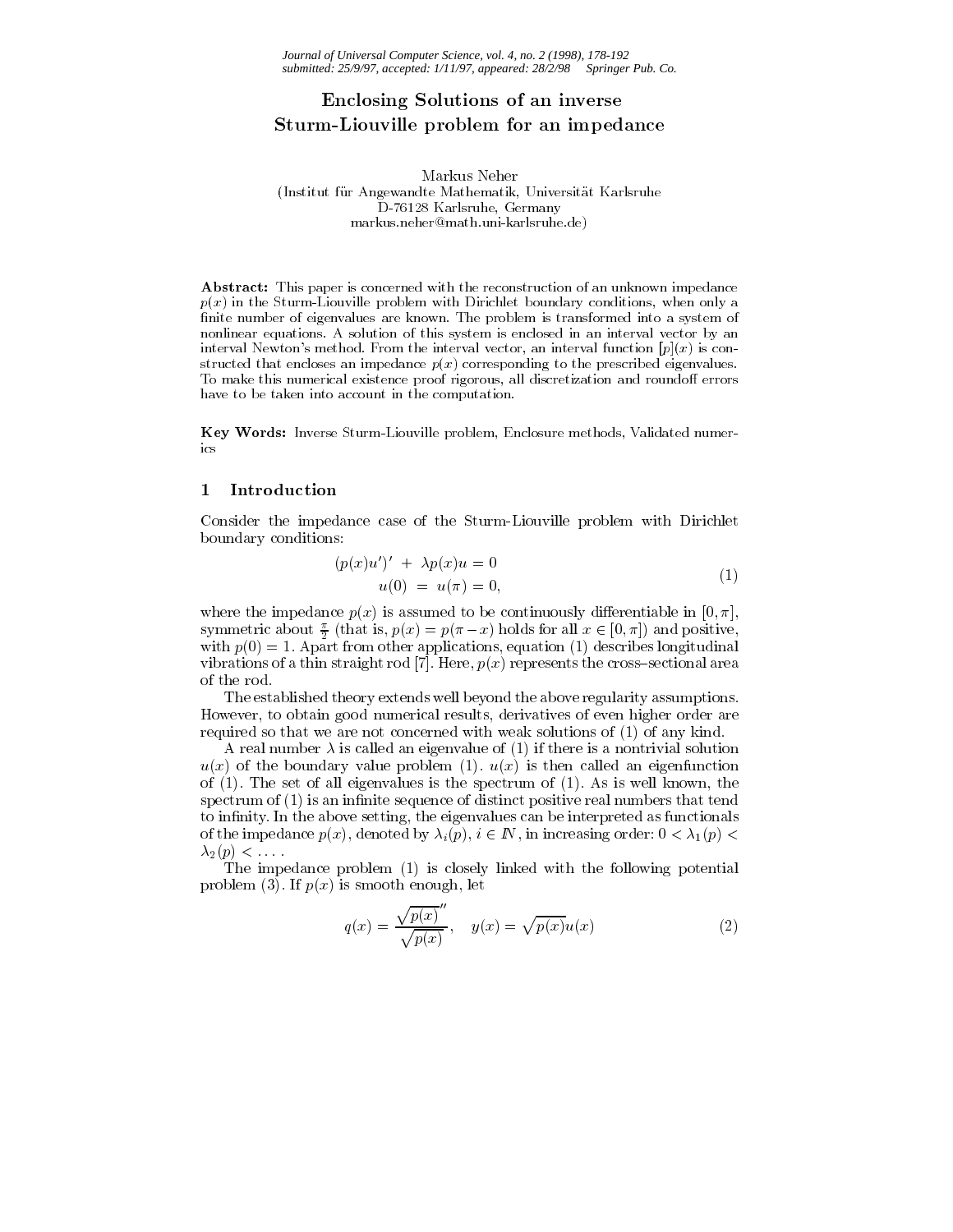to obtain

$$
-y'' + q(x)y = \lambda y
$$
  
\n
$$
y(0) = y(\pi) = 0.
$$
\n(3)

Due to its physical meaning,  $q(x)$  is called a potential function.

As is expected from the transformation (2), the eigenvalue problems (1) and (3) have many common properties, e.g. similar asymptotic expansions of their eigenvalues or similar distributions of the zeros of corresponding eigenfunctions. In fact, most of the theory developed for either of (1) and (3) carries over to the other problem. It is mainly in the existing computational algorithms that one can tell (1) from (3).

The opposite of the computation of eigenvalues and eigenfunctions of (1) for a given impedance  $p(x)$  (or of (3) for a given potential  $q(x)$ ), the inverse problem is concerned with the reconstruction of  $p(x)$  in (1) (or  $q(x)$  in (3)) from spectral data. The inverse formulation was first considered for the potential problem, and until today, in most papers on the reconstruction of Sturm-Liouville operators the potential case is investigated. This is even more true for the development of numerical algorithms.

In his fundamental paper [5], Borg proved in 1946 that there exists a symmetric potential  $q(x)$  corresponding to a given spectrum if the eigenvalues satisfy certain asymptotic expansions, and that a symmetric potential is uniquely de fined by all eigenvalues of  $(3)$ . The first numerical scheme for the potential case was originated by Gel'fand and Levitan [6] in 1951. Since then, a large variety of reconstruction procedures have been suggested (cf. [3, 4, 7, 10, 18, 19, 27]; further references are given in [7, 18]). The reconstruction of an impedance without reconstructing a potential first and then using  $(2)$  to procure the impedance, has only recently attracted more attention (cf. [13, 26]).

In a neighborhood of  $q(x) = 0$ , local existence of a solution of the inverse problem with finitely many given eigenvalues can be proved for finite Fourier expansions of  $q$ . A popular approach is to assume a finite trigonometric expansion of q and recover the Fourier coefficients from the given eigenvalues ([9, 18]). The same technique was used in [13] in a neighborhood of  $p(x) = 1$  in the impedance

In [21, 22], a numerical scheme for the potential case with precise error bounds in the infinity norm was given for the first time. In this paper, the same task is accomplished for the impedance case. All necessary computations of the reconstruction procedure and of the error bounds can be carried out on a computer, if discretization and roundoff errors are enclosed.

The paper is structured as follows: In Section 2, the reconstruction of  $p(x)$ from given eigenvalues is transformed into a system of nonlinear equations, that is solved with Newton's method. In each Newton step, the direct problem has to be solved. Hence, the computation of eigenvalues and eigenfunctions of (1) is discussed in Section 3. Applying interval Newton's method to the nonlinear system, in Section 4 the existence and local uniqueness of a solution of the system is validated. This solution is enclosed in an interval vector, with which we construct an interval function  $[p](x)$  that encloses a solution  $p(x)$  of the inverse impedance problem. In sections 5 and 6, algorithms for the validated solution of the direct problem are presented. In the last section, the practical applicability of the method is demonstrated with numerical examples.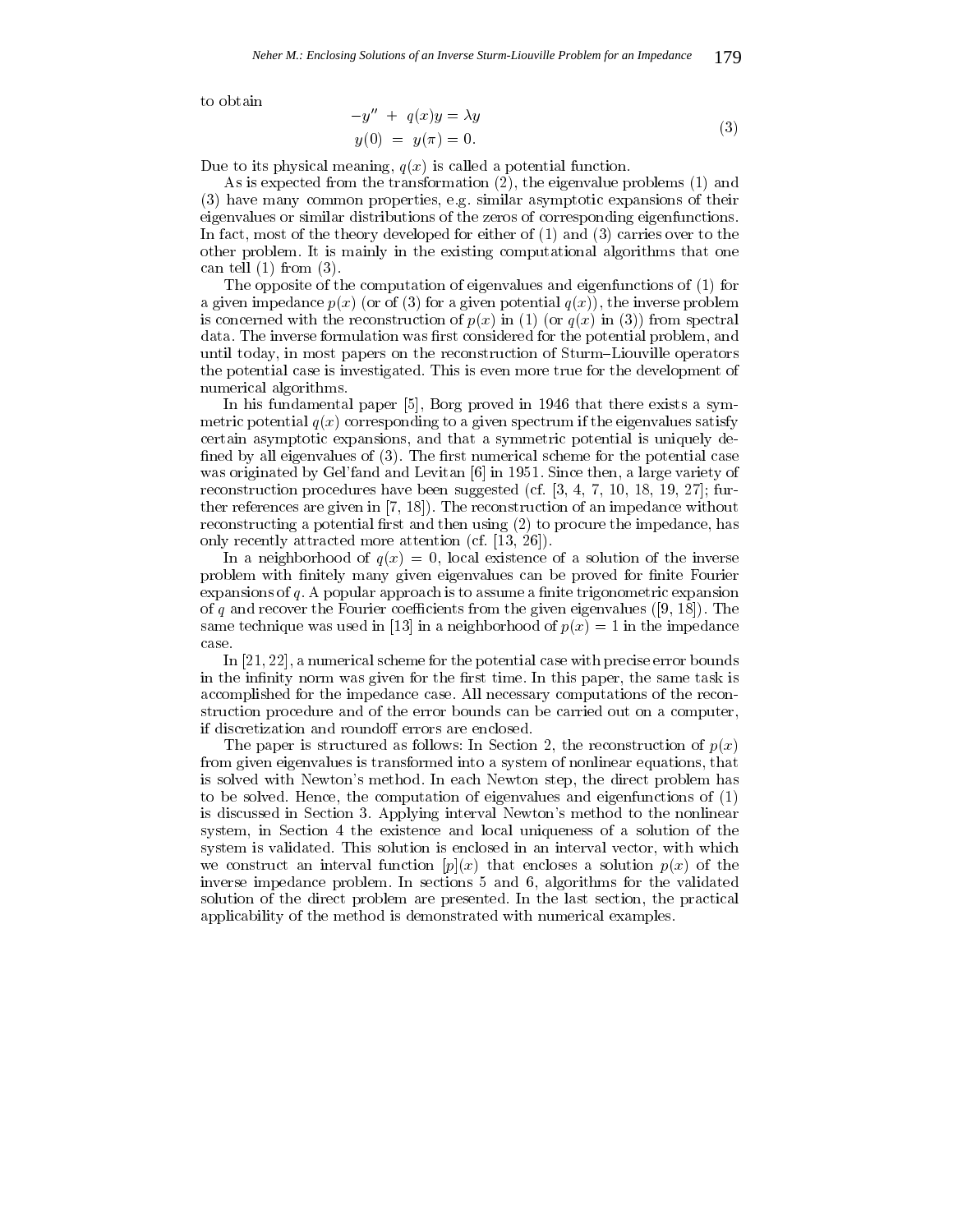## 2The inverse problem

The input data for the inverse impedance problem treated in this paper are real numbers  $\nu_1 < \nu_2 < \ldots < \nu_n$ , an approximate impedance  $\hat{p}(x)$  with eigenvalues  $\mu_i$  ( $\hat{p}(x) = 1$  with  $\mu_i = i^2$  may be used, if no better choice is at hand) and basis functions

$$
p_j(x), \quad j=1,2,\ldots,n.
$$

 $\hat{p}$  and the functions  $p_j$  are supposed to be differentiable, symmetric and to fulfill  $\mathbf{p} \times \mathbf{p} = \mathbf{p} \times \mathbf{p} = \mathbf{p} \times \mathbf{p} = \mathbf{p} \times \mathbf{p} = \mathbf{p} \times \mathbf{p} = \mathbf{p} \times \mathbf{p} = \mathbf{p} \times \mathbf{p} = \mathbf{p} \times \mathbf{p} = \mathbf{p} \times \mathbf{p} = \mathbf{p} \times \mathbf{p} = \mathbf{p} \times \mathbf{p} = \mathbf{p} \times \mathbf{p} = \mathbf{p} \times \mathbf{p} = \mathbf{p} \times \mathbf{p} = \mathbf{p} \times \math$ 

We seek an impedance

$$
p(x; a) := \hat{p}(x) + \sum_{j=1}^{n} a_j p_j(x),
$$
\n(4)

where  $a = (a_j) \in I\!\!R^m$ , so that

$$
\lambda_i(p(x;a)) = \nu_i \quad \text{for} \quad i = 1, 2, \dots, n. \tag{5}
$$

Thus, the inverse impedance problem has become the finite-dimensional problem of determining  $a \in I\!\!R^+$  so that the system of  $n$  nonlinear equations defined by (5) holds. Setting

$$
f(a) = (f_i(a)) := (\lambda_i(p(x;a)) - \nu_i), \quad i = 1, 2, ..., n,
$$
 (6)

then by the definition of  $f$ ,

$$
f(a) = 0 \iff p(x; a) \text{ fulfills (5)}.
$$

Following the analysis of Pöschel and Trubowitz in their comprehensive book [24] on the inverse potential problem, by straightforward (though tedious) calculations it can be shown that  $f$  is a continuously differentiable function with partial derivatives

$$
\frac{\partial f_i}{\partial a_j}(a) = \int_0^{\pi} \left( g_i'^2(x;a) - \lambda_i g_i^2(x;a) \right) p_j(x) dx,
$$

where  $g_i(x, a)$  denotes the *i*-th eigenfunction of (1) belonging to  $p(x; a)$ , normalized so that **ZERO AND RESIDENCE AND RESIDENCE AND RESIDENCE AND RESIDENCE AND RESIDENCE AND RESIDENCE AND RESIDENCE AND RESIDENCE** 

$$
\int_0^{\pi} p(x; a) g_i^2(x; a) \, dx \ = \ 1.
$$

When function values of  $f$  and of the Jacobian are available, zeros of  $f$  can be computed with Newton's method. Due to the implicit function theorem and the Newton-Kantorovich theorem, the following theorem holds:

**Theorem 1.** If the basis functions  $p_j(x)$  are chosen so that the Jacobian of  $f$  at a  $=$  0 is nonsingular, then there is a neighborhood of  $\mu = (\mu_i) \in I\!\!R^m$ where  $(5)$  has a locally unique solution, where the Newton iterates starting with  $a^{(0)} = 0$  converge to this solution and where the corresponding iterated impedance functions

$$
p^{(k)}(x) := p(x; a^{(k)}) = \hat{p}(x) + \sum_{j=1}^{n} a_j^{(k)} p_j(x), \quad k = 0, 1, ...,
$$

are positive functions on  $[0, \pi]$ .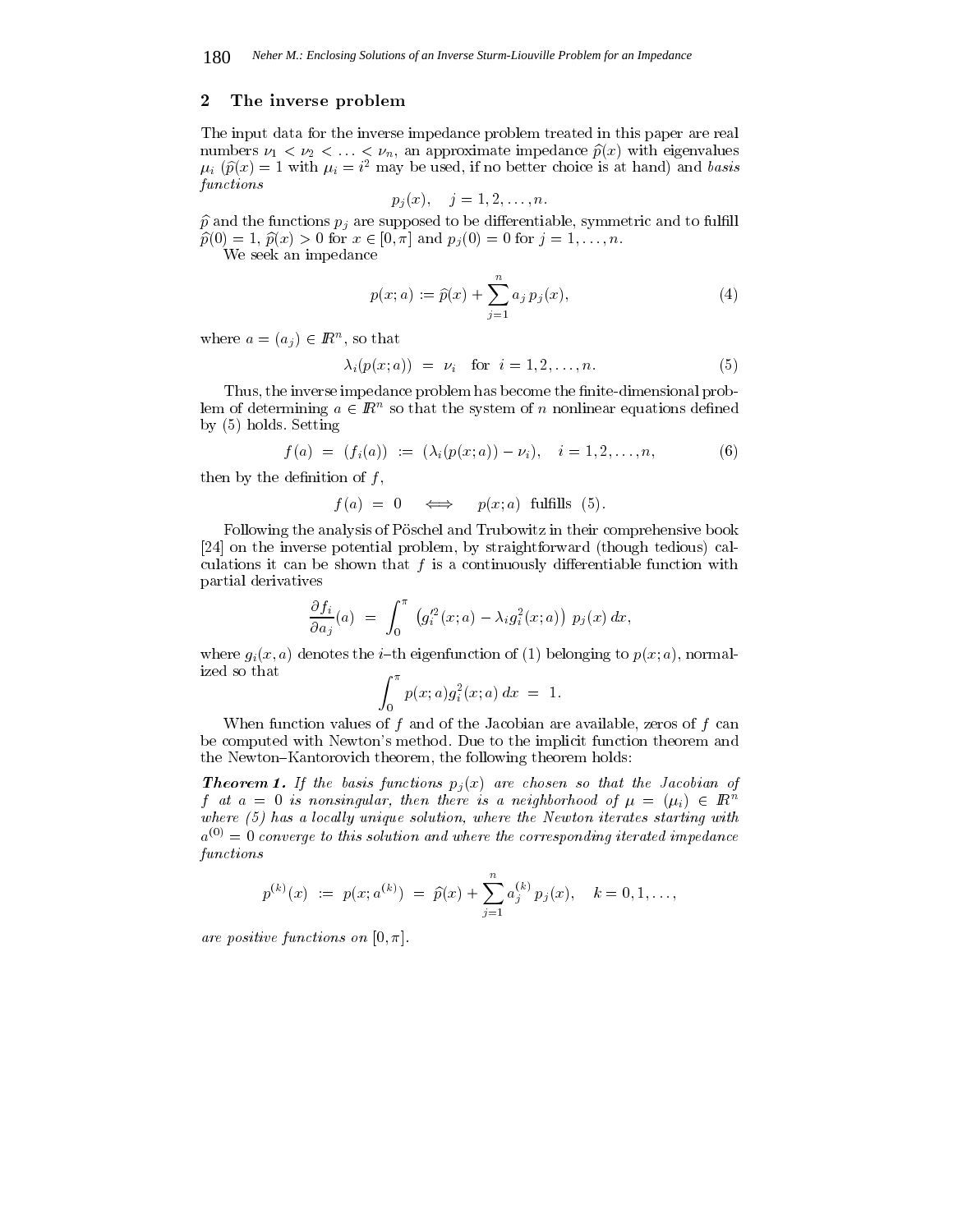The reconstruction of  $p(x; a)$  via Newton iteration applied to (6) is outlined in Algorithm 1:

Algorithm 1: Newton's Method 1. Let  $a_{0} \prime = 0$ . 2. For k = 0; 1;:::: (i) Let  $p^{(k)}(x) := \hat{p}(x) + \sum_{i=1}^{n} a_i^{(k)} p_i(x)$ j=1  $a_j \, q_j(x)$ .  $\mathbf{I}$  and  $\mathbf{I}$  is a  $\mathbf{I}$  if  $\mathbf{I}$  is a set of  $\mathbf{I}$  is a set of  $\mathbf{I}$  is a set of  $\mathbf{I}$  is a set of  $\mathbf{I}$ (a) Compute  $f_i(a^{(k)}) = \lambda_i(p^{(k)}) - \nu_i$ . (b) Compute  $g_i(x; a^{(k)})$ . (iii) Compute the Jacobian  $\partial f_{i} \, \partial f_{i} \, \partial \Omega$  $\frac{\partial f_i}{\partial a_j}(a^{(k)})\bigg) = \left(\int_0^\pi (g_i'^2(x))\right)$  $(g_i'^2(x;a) - \lambda_i g_i^2(x;a)) \, p_j(x) \, dx, \, \, \Big) \, ,$ i; j = 1; 2;:::;n. (iv) Perform the Newton step  $a^{(1)} = a^{(1)} - 1 - (a^{(1)})$  $\int \partial f_{i} \rangle_{(k)}$  $\frac{\partial f_i}{\partial a_j}(a^{(k)})\bigg)^{-1} f(a^{(k)}).$ 

To compute the function values of  $f$  and the elements of the Jacobian, in Step 2 (ii) of Algorithm 1, the direct problem has to be solved. More precisely, the lowest n eigenvalues of  $p^{(k)}(x)$  and their corresponding eigenfunctions have to be determined. Suitable algorithms are presented in the next section.

# 3Computation of eigenvalues and eigenfunctions

The direct problem can be solved by applying the shooting method to the initial value problem

$$
(p(x)u')' + \lambda p(x)u = 0, \quad x \in [0, \pi]
$$
  
 
$$
u(0) = 0, \quad u'(0) = 1.
$$
 (7)

For a fixed impedance  $p(x)$ , we denote the solution of (7) by  $u(x, \lambda)$ . If  $p(x)$  is regarded as a variable, too, the notation u(x;  $\mathbf{r}$ ) is used. We also let  $0$  :  $\mathbf{r}$  is  $\mathbf{r}$ in the following.

To compute eigenvalue bounds, we make use of the well-known fact that the number of zeros of  $u(x, \lambda)$  in the interval  $[0, \pi]$  is an increasing function of  $\lambda$ , and that the i-th eigenfunction of (1) has exactly i  $\cdots$  is simple zeros in (1).). These is properties hold for a large class of Sturm-Liouville problems, see e.g. [8].

For some  $2$  in the number  $\mathcal{N}(i)$  and contribute unit the number  $N(i)$  of its zeros  $N(i)$ holds. If additionally  $N(\mu) = i + 1$  holds for some  $\mu \in \mathbb{R}$  then  $\lambda \leq \lambda_{i+1} < \mu$ .<br>Using bisection, the bounds  $\lambda$  and  $\mu$  for the *i*-th eigenvalue of  $n(x)$  can be made holds. If a distribution  $\mathcal{N}(V)$  is the some for some  $V$  if  $\mathcal{N}(V)$  if  $\mathcal{N}(V)$ Using bisection, the bounds  $\lambda$  and  $\mu$  for the *i*-th eigenvalue of  $p(x)$  can be made arbitrarily sharp (see [20, 21] for numerical examples in the case of the potential problem).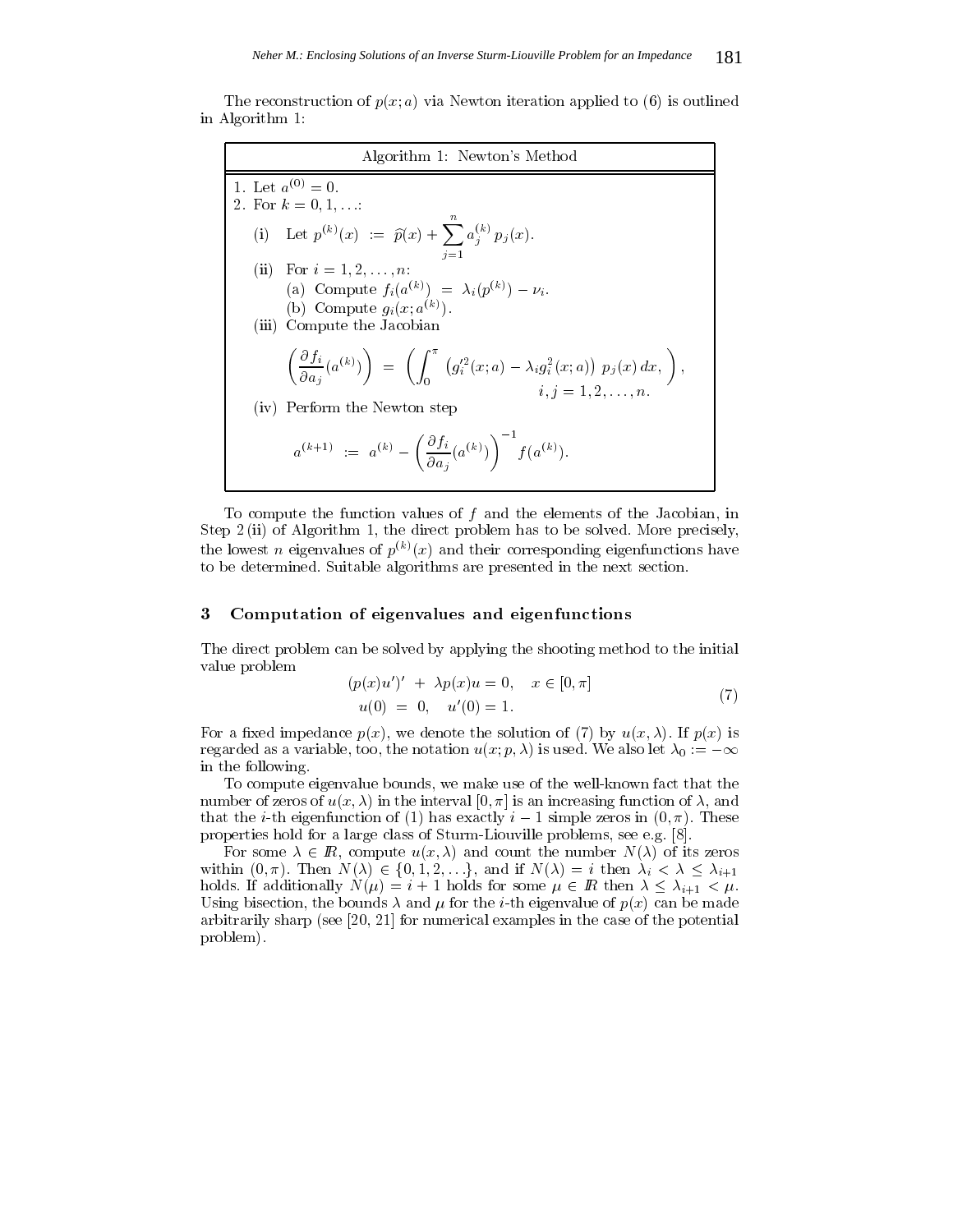If  $\lambda_i$  was known, the *i*-th eigenfunction  $u_i(x)$  of  $p(x)$ , normalized so that  $u_i'(0) = 1$ , could be computed by solving the initial value problem (7), with the exact eigenvalue  $\lambda_i$  inserted for  $\lambda$ . In practice, an approximate eigenfunction is computed when an approximate eigenvalue  $\lambda_i$  is used in (7).

To normalize the eigenfunctions, the integrals  $\int_0^{\pi} p(x) u_i^2(x) dx$  must be eval- $\int_0^{\pi} p_j(x) u_i^2(x) dx$  and  $\int_0^{\pi} p_j(x) u_i'^2(x) dx$ .

### 4Inclusion of <sup>a</sup> solution

If we are interested in guaranteed bounds for the solution of the inverse impedance problem, an infinite iteration of approximate solutions will not do. Therefore, we use interval Newton's method applied to  $f(a) = 0$  (where f is defined by (6)) to compute enclosures of a solution of the inverse impedance problem. Before we describe the inclusion procedure, we introduce some notation. For a detailed introduction to interval computations, see [1].

Real bounded and closed intervals are denoted by [a] <sup>=</sup> [a; a], [b] = [b; b], etc. The same notation is used for interval vectors, e.g.  $\alpha$  interval vectors, e.g.  $\alpha$ of  $m$ -dimensional interval vectors is denoted by  $Im^m$  . Real  $(m,m)$ -matrices are denoted by  $A = (a_{ij})$ , the corresponding interval matrices by  $[A] = ([a_{ij}])$ .

An equation of the form

$$
[A][x] = [b]
$$

where  $[A]$  is an interval matrix and  $[x]$  and  $[b]$  are interval vectors is used as a short notation for the set of all linear equations

$$
\{ \, Ax = b \mid A \in [A], \, b \in [b] \, \}.
$$

Following  $[23]$ , by  $[A]^\sim$   $[\theta]$  we denote the interval hull of the solution set

$$
\{x = A^{-1}b \mid A \in [A], b \in [b]\},\
$$

provided that all A 2 [A] are nonsingular. Under certain conditions on [A] and  $|\theta|,$  an enclosure of  $|A|\!-\!|\theta|$  can be computed by interval Gaussian elimination ([1,  $\!$ Chap. 15]) or by Krawczyk iteration ([23, Chap. 4.2]). For the sake of simplicity, we denote such an enclosure by  $LSS([A], [b])$  (where LSS stands for Linear system Solution Superset), independent of the method that was used to compute it. The choice of the method does not affect the convergence theorem presented below, but it may well affect the speed of convergence in numerical examples.

An interval function  $[w](x)$  is defined by a pair of continuous functions  $\underline{w}, \overline{w}$ , satisfy the  $\omega_{\rm{max}}(x) = \omega_{\rm{max}}(x)$  in D  $\omega_{\rm{max}}(x) = \omega_{\rm{max}}(x)$ 

$$
[w](x):=[\underline{w}(x),\overline{w}(x)]
$$

$$
:= \{ w(x) \in C^0(D) \mid \underline{w}(x) \le w(x) \le \overline{w}(x) \text{ for all } x \in D \}.
$$

In the following,  $p(x; a)$  stands for a set of linear combinations of the basis functions in the reconstruction procedure, namely

$$
p(x; [a]) := \hat{p}(x) + \sum_{j=1}^{n} [a_j] p_j(x)
$$
  
 := { $\hat{p}(x) + \sum_{j=1}^{n} a_j p_j(x) | a_j \in [a_j]$  }. (8)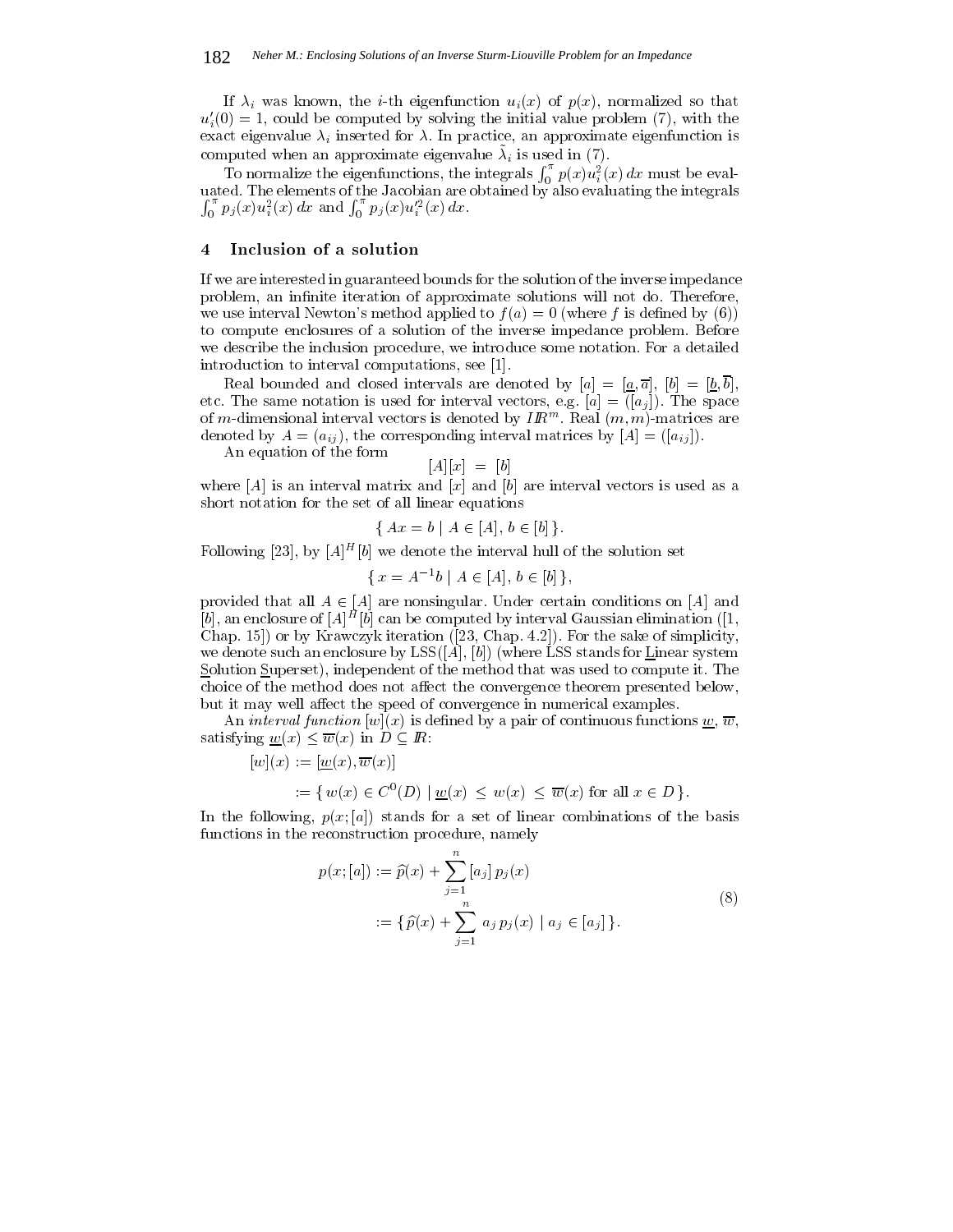It is most important for the implementation of the inclusion procedure that the function set  $p(x; a)$  is amenable to symbolic calculations such as symbolic integration or differentiation. E.g., if the basis functions are differentiable, then symbolic differentiation (that is, treating interval coefficients like real constants) of (8) is possible and yields enclosures of the derivatives of the derivative  $p$  (x)  $\geq p$  (x) [a]):

$$
\{p'(x) \mid p(x) \in p(x; [a])\} = \hat{p}'(x) + \sum_{j=1}^{n} [a_j] p'_j(x).
$$

The interval function  $g_i(x; a)$  denotes the result of an interval-arithmetic computation of eigenfunctions, so that

$$
\{g_i(x;a) \mid a \in [a]\} \subseteq g_i(x; [a]).
$$

Similarly, the interval-arithmetic evaluation of the derivative of  $f$  on [a] is given by the interval matrix  $\frac{\partial}{\partial a_i}([a]),$  where

$$
\left\{ \left( \frac{\partial f_i}{\partial a_j}(a) \right) \mid a \in [a] \right\} \subseteq \left( \frac{\partial f_i}{\partial a_j}([a]) \right).
$$

The interval Newton operator is defined by

$$
IN([a]):= m([a])-LSS\left(\frac{\partial f_i}{\partial a_j}([a]),\,f(m([a]))\right),
$$

where  $m : Im: \rightarrow Im$ ,  $m([a]) \in [a]$  denotes a selection procedure for a real vector  $m([a])$  from the interval vector [a]. Usually,  $m([a])$  is taken to be the midpoint of each component of [a]. The interval Newton operator has the property that if

$$
IN([a]) \subseteq [a], \tag{9}
$$

then  $IN([a])$  encloses a unique zero of  $f([23, Chap. 5.2]).$ 

With the above definitions, all computations in Algorithm 1 can be replaced by interval computations. The resulting interval version of our reconstruction procedure is given by Algorithm 2 on the next page.

From the inclusion property (9) of the interval Newton operator, the following theorem is deduced:

**Theorem 2.** Let  $[a]^{(k)}$  be the sequence of interval vectors defined by Algorithm 2. Then if  $f$  is a line when  $2$  is a line when  $2$  is a line when  $2$  is a line when  $2$  is a line when  $2$  is a line when  $2$  is a line when  $2$  is a line when  $2$  is a line when  $2$  is a line when  $2$  is a line when  $2$ 

$$
IN([a]^{(k)}) \subseteq [a]^{(k)}, \tag{10}
$$

then  $[a]^{(k+1)}$  encloses exactly one solution  $a^*$  of  $f(a)=0$ . The function set

$$
p(x; [a]^{(k+1)}) = \widehat{p}(x) + \sum_{j=1}^{n} [a_j]^{(k+1)} p_j(x)
$$

contains exactly one impedance of the form  $(4)$ , namely

$$
p^*(x) \ := \ p(x;a^*) \ = \ \widehat{p}(x) + \sum_{j=1}^n a_j^* \, p_j(x),
$$

corresponding to the prescribed eigenvalues  $\{\nu_i\}_{i=1}^{\infty}$ .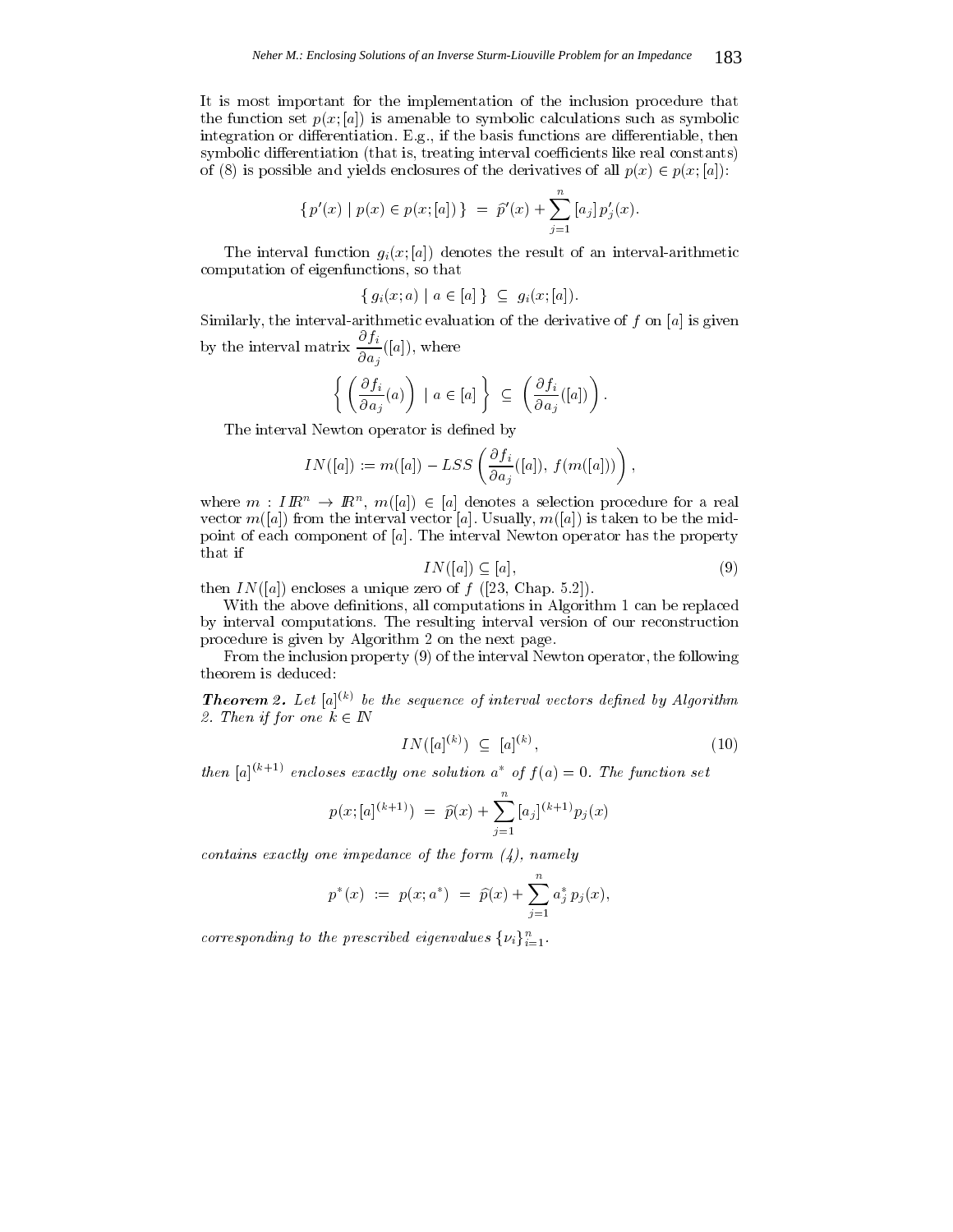

When carrying out Algorithm 2 practically, the discretization errors of the numerical integration and the errors due to the stopping of infinite iterations must be included in intervals that enclose eigenvalues, eigenfunctions and the elements of the Jacobian, respectively. This will be discussed in the next two sections.

If the calculations are carried out on a computer, besides discretization errors also roundoff errors must be considered. The latter can be easily handled if there is a reliable computer arithmetic, as it was defined by Kulisch and Miranker in [14], and if programming languages like PASCAL–XSC, C–XSC, or FORTRAN-XSC (cf.  $[11, 12, 28]$ ) are used. These languages supply a machine interval arithmetic with which the roundoff errors of all arithmetic operations are automatically enclosed in the result. In the following, we assume that this is done in all computations, when executed on a computer.

#### 5Eigenvalue enclosures

In Section 3, we showed how eigenvalue *approximations* are determined by the shooting method. Similarly, guaranteed eigenvalue *enclosures* can be computed by a modication of the shooting method. It depends on Lohner's enclosure method for the solution of ordinary initial value problems, which Lohner implemented in a PASCAL-XSC program called AWA ([15, 16]). With a modified version of this program, we compute an interval function  $[u](x)$  that contains the true solution  $u(x)$  of (7).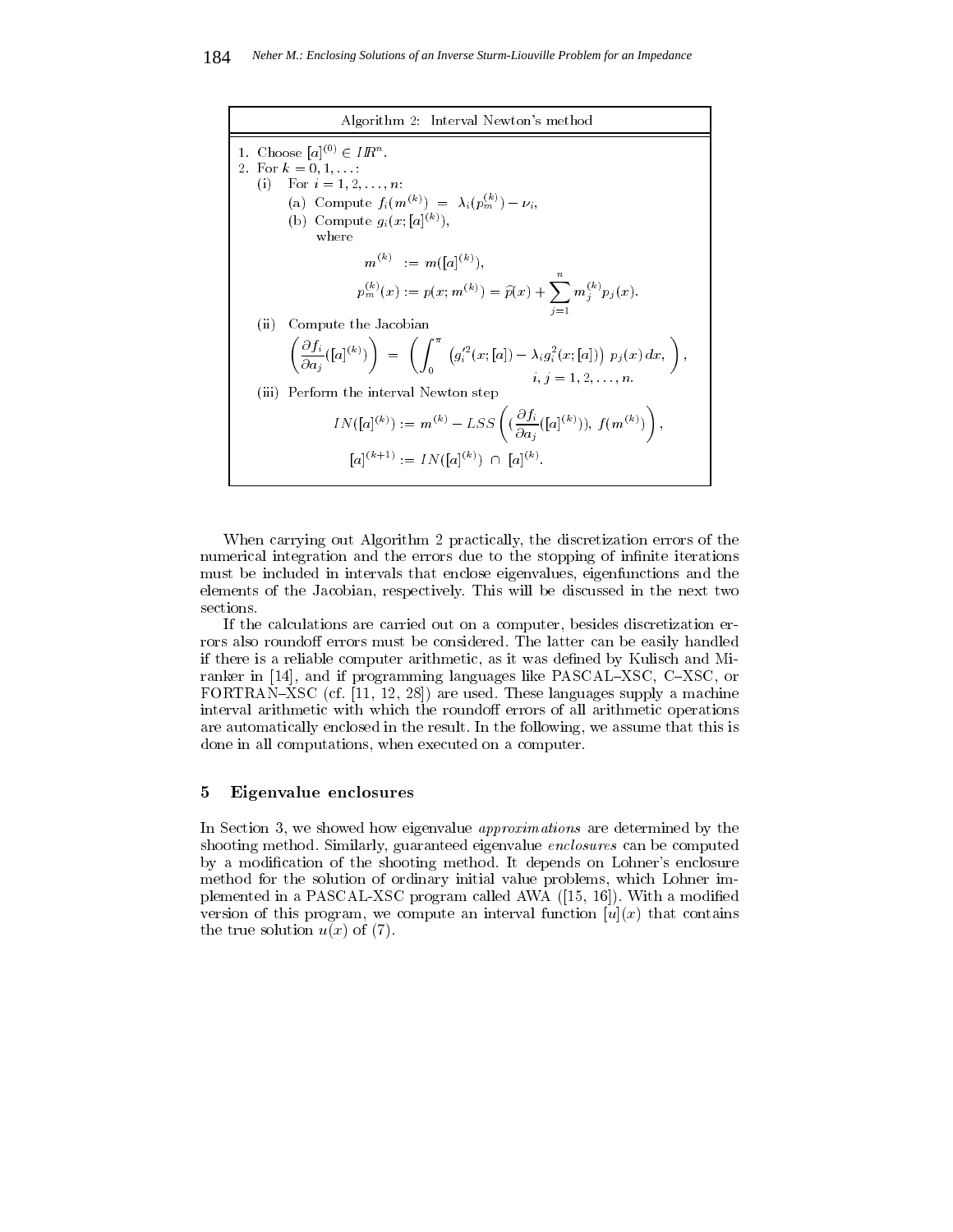The computation of eigenvalue bounds is again based on the counting of zeros. In order to count the correct number of zeros, we have to guarantee that whenever the interval function  $[u](x)$  crosses the x-axis,  $u(x)$  has exactly one zero there. To ensure this, we compute an enclosure  $[u](x)$  of  $u'(x)$  as well, and verify that  $0 \in [u](x)$  and  $0 \notin [u](x)$  hold simultaneously for  $x \in [0, \pi]$ . As all zeros of  $u(x)$  are simple, the correct number of zeros can be computed if the function enclosures of the solutions of (7) are sharp enough.

Replacing  $p(x; a)$  in (7) by  $[p](x) := p(x; a]$  and applying AWA to the resulting initial value problem, we get simultaneous enclosures of the eigenvalues of all impedances politically politically due to the inclusion monotonicity of the interval  $\mathcal{P}(\mathbf{x})$ operations. To make AWA applicable,  $[p](x)$  must be interpreted as a function set in the sense of (8).

#### 6Eigenfunction enclosures

If an interval  $[\lambda]$  is inserted instead of the real parameter  $\lambda$  in the application of AWA to (7), then an interval function  $u(x, [\lambda])$  satisfying

$$
u(x, \lambda) \in u(x, [\lambda])
$$
 for all  $x \in [0, \pi]$  and all  $\lambda \in [\lambda]$ 

is computed. This enclosure property is used to procure eigenfunction enclosures for  $p(x)$  in two steps:

First, we compute an enclosure  $[\lambda_i]$  of the *i*-th eigenvalue  $\lambda_i$  of  $p(x)$ . Then we apply AWA to (7) with  $[\lambda]=[\lambda_i]$ . Because

$$
u_i(x) = u(x, \lambda_i) \in u(x, [\lambda_i]) \quad \text{for all} \ \ x \in [0, \pi],
$$

the interval function  $u(x, [\lambda_i])$  encloses the *i*-th eigenfunction  $u_i(x)$  of  $p(x)$ .

Finally, inserting interval data for both  $p(x)$  and  $\lambda$  in (7) and applying AWA to the resulting interval initial value problem, we compute an interval function  $[u](x) := u(x; [p], [\lambda])$  which satisfies

u(x) 2 u(x) all p(x) iii) for all p(x) 2 i(x) 2 i(x) 2 [p](x), and all p(x) 2 [p](x), and all p(x) 2 [p](x), a

To obtain simultaneous enclosures of the normalized eigenfunctions of all  $p\left(\frac{1}{2},\frac{1}{2},\cdots\right)$  and interpreted and interval  $p\left(\frac{1}{2},\frac{1}{2}\right)$  in  $p\left(\frac{1}{2},\frac{1}{2},\cdots\right)$  in the set of  $p\left(\frac{1}{2},\frac{1}{2},\cdots\right)$ method described in the previous section. After that, we apply AWA to (7) to compute the interval function  $u(x; [p], [\lambda_i])$  containing the *i*-th eigenfunctions uik all p $\mathbf{r}$  and  $\mathbf{r}$  all possible  $\mathbf{r}$ 

To show how the elements of the Jacobian can be enclosed, we have to give a precise description of the structure of  $u(x; [p], [\lambda_i])$ . With AWA, the interval  $[0, \pi]$ is divided into subset  $\mathbb{L}$  ;  $\mathbb{L}$  ;  $\mathbb{L}$   $\mathbb{L}$   $\mathbb{L}$   $\mathbb{L}$   $\mathbb{L}$   $\mathbb{L}$   $\mathbb{L}$   $\mathbb{L}$   $\mathbb{L}$   $\mathbb{L}$   $\mathbb{L}$   $\mathbb{L}$   $\mathbb{L}$   $\mathbb{L}$   $\mathbb{L}$   $\mathbb{L}$   $\mathbb{L}$   $\mathbb{L}$   $\mathbb{L}$   $\mathbb{$  $[x_l, x_{l+1}]$ , AWA supplies intervals  $[c_k]$ ,  $k = 0, 1, \ldots, r$ , that simultaneously enclose the Taylor coecients up to order r  $1$  and the corresponding remainder term  $1$  and the corresponding remainder term  $1$ of uit(x)  $\mathbf{r}$  , which  $\mathbf{r}$  is used to all properties of  $\mathbf{r}$  (x)  $\mathbf{r}$  and  $\mathbf{r}$  (x)  $\mathbf{r}$  and  $\mathbf{r}$ 

$$
u_i(x) \in u(x; [p], [\lambda_i]) := \sum_{k=0}^r [c_k] \cdot (x - x_l)^k, \quad x \in [x_l, x_{l+1}]. \tag{11}
$$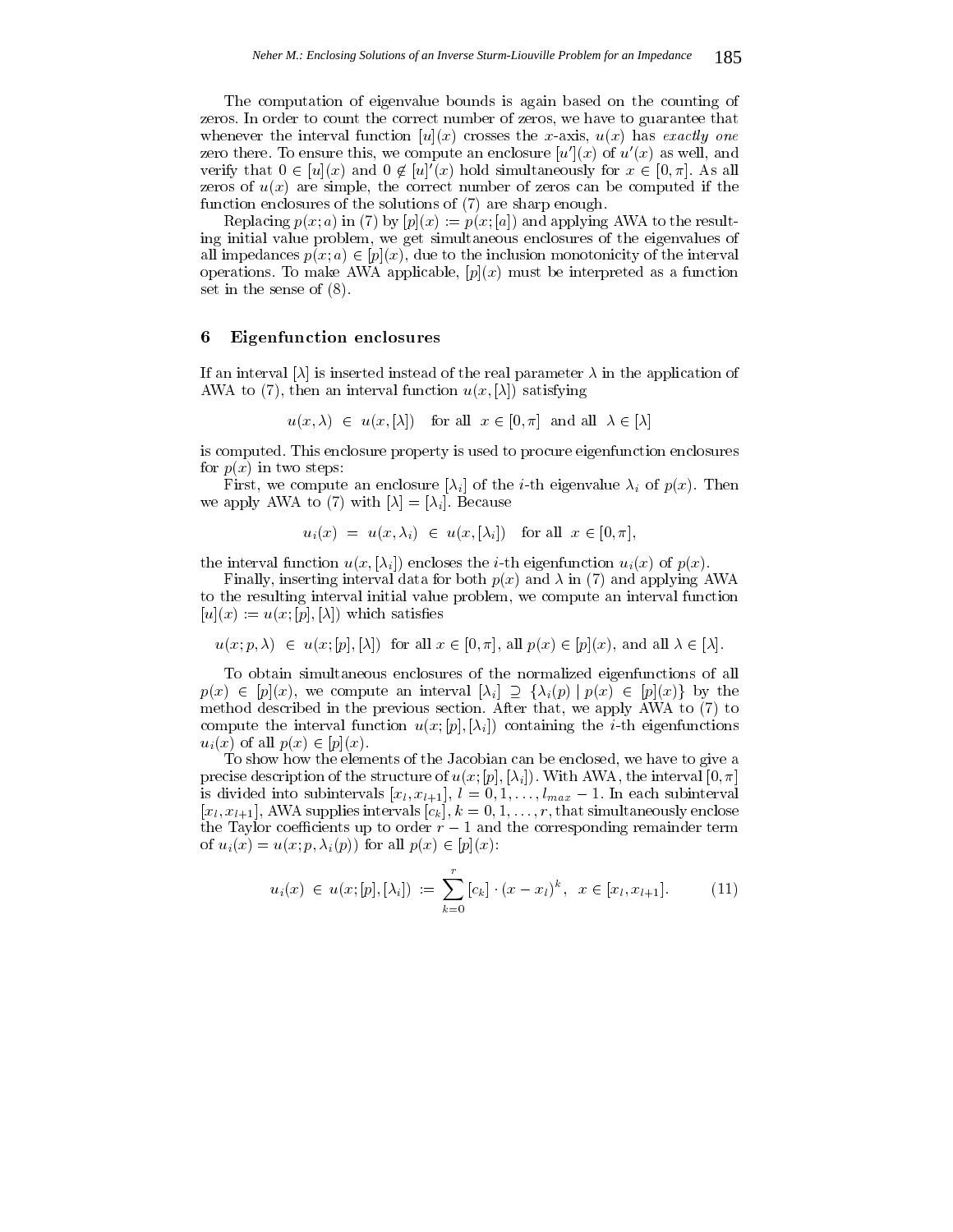This representation allows us to compute enclosures of squares of eigenfunctions by square u(x) in each subset of the form in each subset of the form in the form in the form in the form in the form in the form in the form in the form in the form in the form in the form in the form in the form in

$$
u_i^2(x) \in \sum_{k=0}^{2r} [d_k] \cdot (x - x_l)^k, \quad x \in [x_l, x_{l+1}]. \tag{12}
$$

Similarly, if there is an enclosure of  $p(x)$  in the form

$$
p(x) \in \sum_{k=0}^{r} [e_k] \cdot (x - x_l)^k, \ \ x \in [x_l, x_{l+1}],
$$
\n(13)

then by multiplying (12) and (13) we can compute intervals  $[f_k]$  so that

$$
p(x)u_i^2(x) \in \sum_{k=0}^{3r} [f_k] \cdot (x - x_l)^k, \quad x \in [x_l, x_{l+1}].
$$
 (14)

The integral of an interval function  $[w](x) = [w(x), \overline{w}(x)]$  is defined by

$$
\int_a^b [w](x) \, dx := \left[ \int_a^b \underline{w}(x) \, dx, \int_a^b \overline{w}(x) \, dx \right].
$$

Since  $(x - x_l)$  is nonnegative in  $[x_l, x_{l+1}],$ 

$$
[f_k] \cdot (x - x_l) = [\underline{f_k} \cdot (x - x_l), \overline{f_k} \cdot (x - x_l)].
$$

Therefore, when integrating (14) we may write the interval coefficients  $[f_k]$  before the integral to obtain

$$
\int_{x_l}^{x_{l+1}} p(x) u_i^2(x) dx \in \sum_{k=0}^{2r} [f_k] \int_{x_l}^{x_{l+1}} (x - x_l)^k dx.
$$

Summation over all subintervals of  $[0, \pi]$  results in an interval  $[z_i]$ , which contains  $||p(x)u_i||_2$  for all  $p(x) \in [p](x)$ . Division

$$
[g_i](x) \ := \ \frac{[u_i](x)}{\sqrt{[z_i]}}
$$

 $y = \frac{1}{2} \int_{0}^{1} \frac{1}{2} \int_{0}^{1} \frac{1}{2} \int_{0}^{1} \frac{1}{2} \int_{0}^{1} \frac{1}{2} \int_{0}^{1} \frac{1}{2} \int_{0}^{1} \frac{1}{2} \int_{0}^{1} \frac{1}{2} \int_{0}^{1} \frac{1}{2} \int_{0}^{1} \frac{1}{2} \int_{0}^{1} \frac{1}{2} \int_{0}^{1} \frac{1}{2} \int_{0}^{1} \frac{1}{2} \int_{0}^{1} \frac{1}{2} \int_{0}^{1} \frac{1}{2} \$ the form (11).

Similar enclosures can be obtained for  $g_{\bar{i}}^- p_j$  and  $g_{i}^- p_j,$  if enclosures of the form (1) for all basis functions parameters parameters parameters as for the  $\mathbb{R}^n$  are for the formal parameters as for the same breakdown  $\mathbb{R}^n$ provided. In our numerical examples, we used interval functions of this kind to enclose the Jacobian in Algorithm 2 in an interval matrix.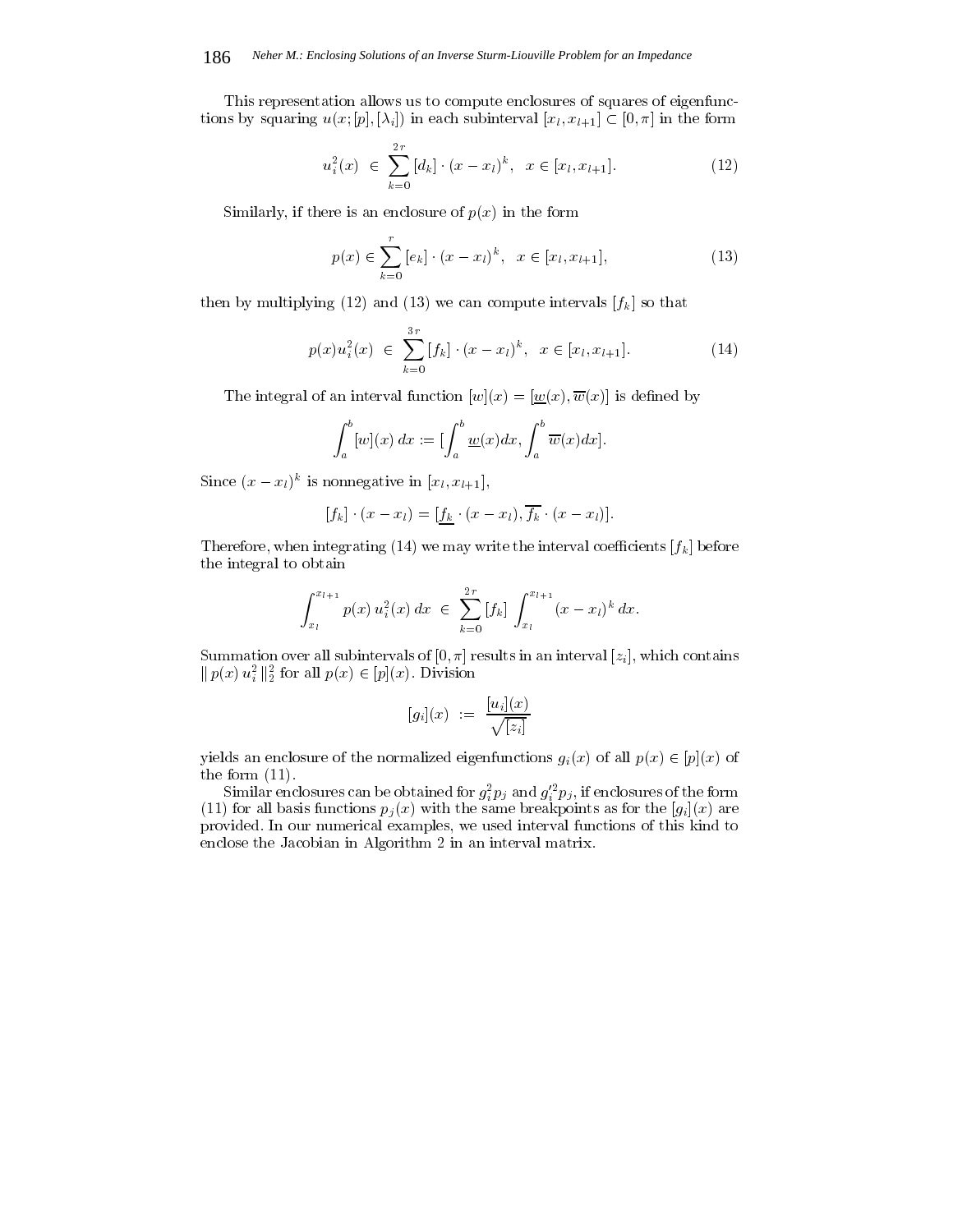# Numerical results

Numerically, the reconstruction procedure in this paper appears to be more expensive than the algorithms for approximate solutions given by Knobel and Lowe [13] or Rundell and Sacks [26]. To compute an enclosure of the function value of f and of the Jacobian in Algorithm 2,  $2n$  eigenvalue problems have to be solved. The computation of eigenvalue bounds with the shooting method requires solving several interval-valued initial value problems for each of these eigenvalues. An additional  $n$  initial value problems have to be solved to compute the eigenfunctions needed in the Jacobian. The computation of the Jacobian also requires the evaluation of  $n$  -integrals.

However, we feel that the effort is justified by the possibility to validate the existence of a solution numerically on the computer. Moreover, the input data of the reconstruction problem usually consists of  $n$  real numbers not exactly representable in finite arithmetic. With our method, intervals accounting for roundoff errors or errors of measurements can be used instead of approximate real eigenvalues, without modifying a single line of the computer code. With intervals, distinct inverse problems can be solved at the same time, and a sensitivity analysis of the inverse problem is also accomplished.

On the other hand, the standard Rayleigh-Ritz method can be used in a numerically cheap approximate version of our reconstruction procedure. With the approximate eigenvalues and eigenfunctions from the Rayleigh-Ritz method, an approximation of the Jacobian in Algorithm 1 is readily acquired. The complete Algorithm 1 can be performed approximately and the determination of the impedance is essentially reduced to the solution of matrix eigenvalue problems.

In our numerical examples, we used the Rayleigh–Ritz method (with trial functions  $sin(jx)$  to perform the Newton iteration of the reconstruction procedure approximately, until numerical convergence was observed. The resulting approximate solution was then further improved by two or three more steps of Algorithm 1, performed with approximate solution of initial value problems in real machine arithmetic.

An assumed enclosure  $[a]^{(0)}$  of a solution of (5), that was used as a starting interval in the interval Newton iteration, was determined from the iterates of the real Newton iteration, using criteria from [2]. With the implementation of Algorithm 2 on a computer, enclosing all roundoff errors in the computation, the existence and inclusion of such a solution was finally proved. In all examples, only one step of Algorithm 2 was needed for that proof.

In the first approximate iteration steps, however, sometimes the iterated impedance functions became negative, and consequently, the iteration broke down. If this happened, then we damped the particular Newton step by a proper power of  $\frac{1}{2}$  to ensure positiveness of the iterates. This worked very well in practice.

As has been pointed out before, the reconstruction of impedance functions with a finite trigonometric series expansion, namely

$$
p(x) = \alpha_0 + \sum_{j=1}^{n} \alpha_j \cos(2jx), \quad p(0) = 1,
$$
 (15)

is well defined in a neighborhood of the constant impedance  $p(x) = 1$ . Instead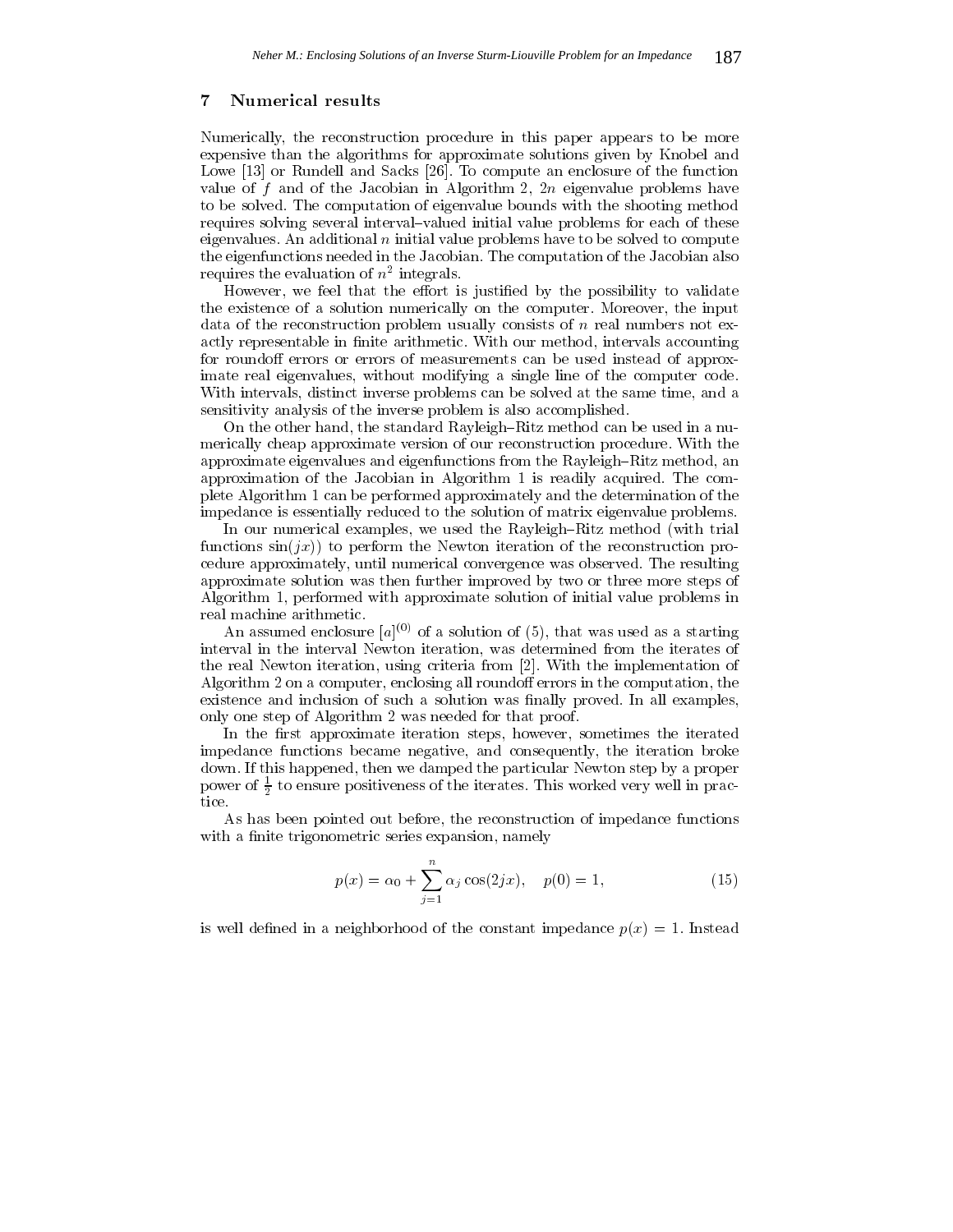of (15) we used the equivalent representation

$$
p(x) = 1 + \sum_{j=1}^{n} a_j \sin^2(jx)
$$

which has the advantage of fulfilling  $p(0) = 1$  automatically. With  $p_i(x) =$  $\sin^2(jx)$  and f from (6), at  $a^{(0)} = 0$  the Jacobian of f is the nonsingular diagonal matrix with diagonal elements  $\frac{\partial}{\partial a_i} = -\frac{\partial}{\partial a_i}$ .  $i^{\perp}$  is a set of  $i^{\perp}$ 

The reconstruction becomes more and more difficult when the impedance oscillates more rapidly, or when either the infinity norm of the impedance grows larger or the smallest function value tends to zero. In both cases, the eigenvalues behave more and more irregular compared to those of  $p = 1$ , and therefore  $p = 1$ becomes a less and less suitable starting value for Newton iteration. Since the eigenvalues do not change when the impedance is multiplied with a real constant, the condition of the inverse problem can be measured by

$$
c(p) := \frac{\max_{[0,\pi]} p(x)}{\min_{[0,\pi]} p(x)}.
$$

In the examples presented below,  $c(p)$  is always larger than in the examples that were given in [13] and [26].

Our examples were computed using the 16 decimal digit real and interval arithmetic of PASCAL-XSC. Most of the computation time was consumed by the enclosure step. The solutions of the initial value problems (7) were enclosed with a modified version of Lohner's program AWA, adapted to the rather simple structure of the differential equation. The solutions of the linear systems in the interval Newton step where enclosed with the Krawczyk–based PASCAL-XSC problem solving routine LSS [17, Chap. 2.1.5], which is mainly an implementation of the algorithms presented in [25].

**Example 1:** Verified reconstruction of  $p(x) = 1 + 10 \sin^2 x$  from 5 eigenvalues

Prescribed eigenvalues:  $\nu_1 = 0.277416...$ ,  $\nu_2 = 3.654004...$ ,  $\nu_3 = 9.002180...$  $\nu_4 = 16.27793..., \nu_5 = 25.47677...$ 

Initial guess:  $p^{(0)}(x) = 1$ .

Enclosure:

 $p(x) \in 1 + 1$  9.999999999999047E+000 , 1.00000000000000094E+001  $\mid$  sin- $x$  $+$  [  $\text{--}2.503E$   $\text{--}013$  , 2.541E  $\text{--}013$  ] sin (2x)  $+$  [  $-$ 2.010E $-$ 013 , 2.043E $-$ 013 ] sin (3x)  $+$  [  $-1.759E$   $-013$  , 1.692E  $-013$  ] sin (4x)  $+$  [  $-1.058$ E $-013$  , 1.057E $-013$  ] sin (5x)

Even though the infinity norm of  $p(x)$  is rather large, the reconstruction with Newton's method with starting impedance  $p = 1$  is successful, and the bounds from the enclosure step are very tight.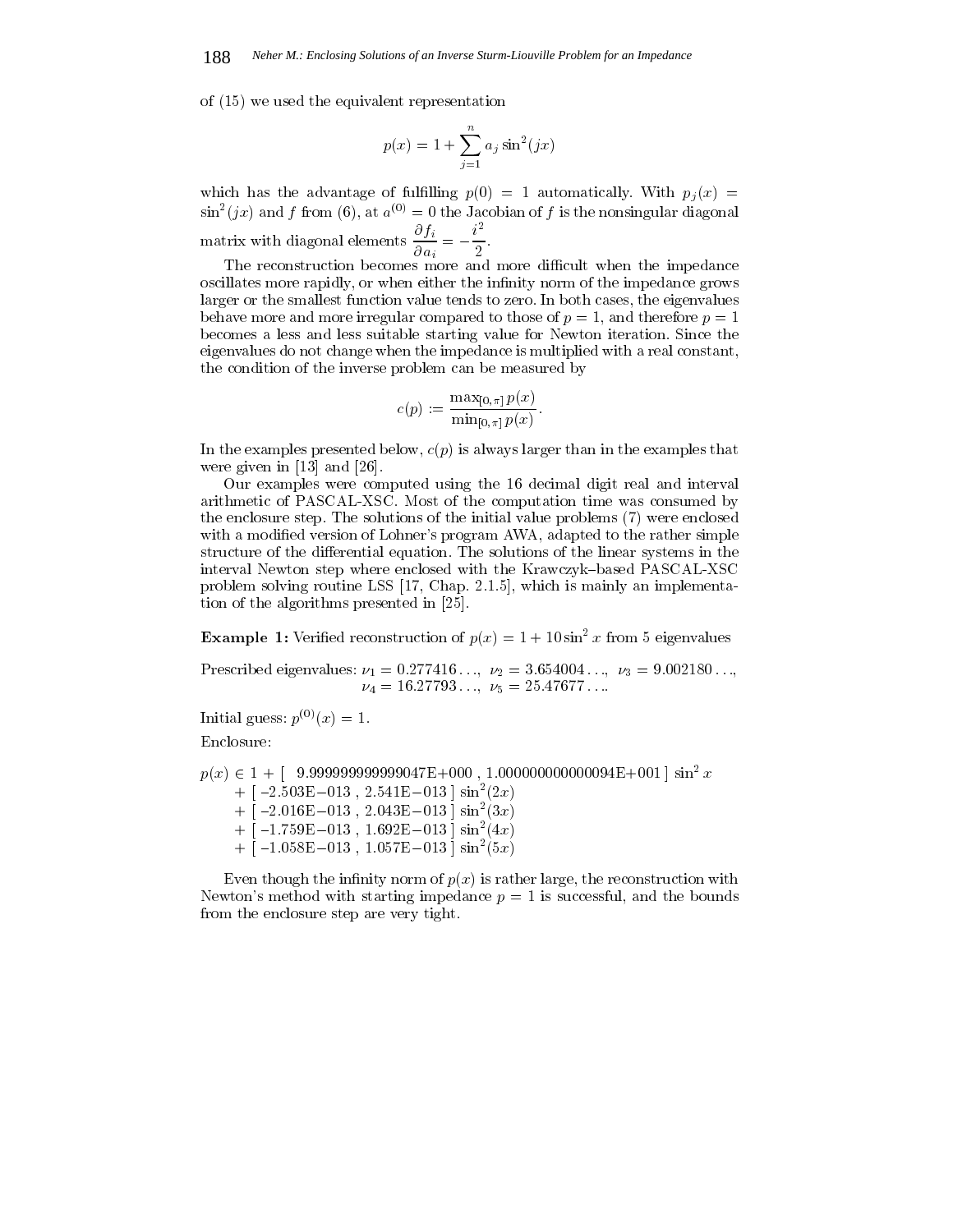**Example 2:** Verified reconstruction of  $p(x) = 1 + 10 \sin^2(\pi x)$  from 5 eigenvalues

Prescribed eigenvalues:  $\nu_1 = 0.543682..., \nu_2 = 2.059865..., \nu_3 = 4.162909...,$  $\nu_4 = 6.113185...$ ,  $\nu_5 = 6.935422...$ 

Initial guess:  $p(y(x) = 1 + 9.9 \sin(x) \cos(x))$ . Enclosure:

 $p(x) \in 1 + [-2.238E - 0.12, 2.256E - 0.12] \sin^{-}(1x)$  $+$  [  $-1.440E - 012$  , 1.436E-012 ] sin<sup>-</sup>(2x)  $+$  [  $-1.419E - 012$  , 1.423E  $-012$  ] sin<sup>-</sup> (3x)  $+$  [  $-$ 2.153E $-$ 012, 2.140E $-$ 012 ] sin<sup>-</sup> (4x)  $+$  | 9.999999999992203E+000 , 1.0000000000000777E+001 |  $\sin$  (5x)

Again the infinity norm of  $p(x)$  is rather large. In this example,  $p(x)$  also oscillates rapidly. The eigenvalues have moved towards  $0, \nu_5$  is smaller than even the third eigenvalue of  $p(x) = 1$ . For the Newton iteration with starting guess  $p(x) = 1$ , no convergence could be observed within the first 20 iterates. However, for a starting impedance nearer to  $1+10\sin^{+}(5x)$ , Newton iteration did converge and the enclosure step was also feasible.

**Example 3:** Verified reconstruction of  $p(x) = 1 - 0.9 \sin^2(2x)$  from 5 eigenvalues

Prescribed eigenvalues:  $\nu_1 = 0.514153..., \nu_2 = 9.448701..., \nu_3 = 11.64751...,$  $\nu_4 = 14.69547...$ ,  $\nu_5 = 28.74919...$ 

Initial guess:  $p^{(0)}(x) = 1$ .

Enclosure:

 $p(x) \in 1 + [-1.893E - 013, 1.898E - 013] \sin^{-}(1x)$  $+$  |  $-$ 3.0000000000001002E $-$ 001 '  $-$ 9.3393939393939398E $-$ 001 | sin $(2x)$  $+$  [  $\text{5.910E}$  – 014, 5.928E – 014 ] sin<sup>-</sup> (3x)  $+$  [  $-1.712E - 014$  , 1.694E-014 ] sin<sup>-</sup> (4x)  $+$  [  $-3.922E - 014$  ,  $3.894E - 014$  ] sin<sup>-</sup> ( $5x$ )

Here, the minimum of the impedance is rather small, namely  $p(\frac{1}{2}) = 0.1$ . But even though  $\nu_2$  is larger than the third eigenvalue of  $p(x) = 1$ , the damped Newton iteration with starting impedance  $p(x)=1$  was convergent.

**Example 4:** Reconstruction of  $p(x) = (\cosh x - \tanh(\frac{\pi}{2})\sinh x)^2$ from 5 eigenvalues

Prescribed eigenvalues:  $\nu_i = i^2 + 1, i = 1, \ldots, 5$ .

Initial guess:  $p^{(0)}(x) = 1$ .

The minimum function value of  $p(x)$  is about 0.16. With only five eigenvalues, a very good approximation of the impedance function is obtained. To illustrate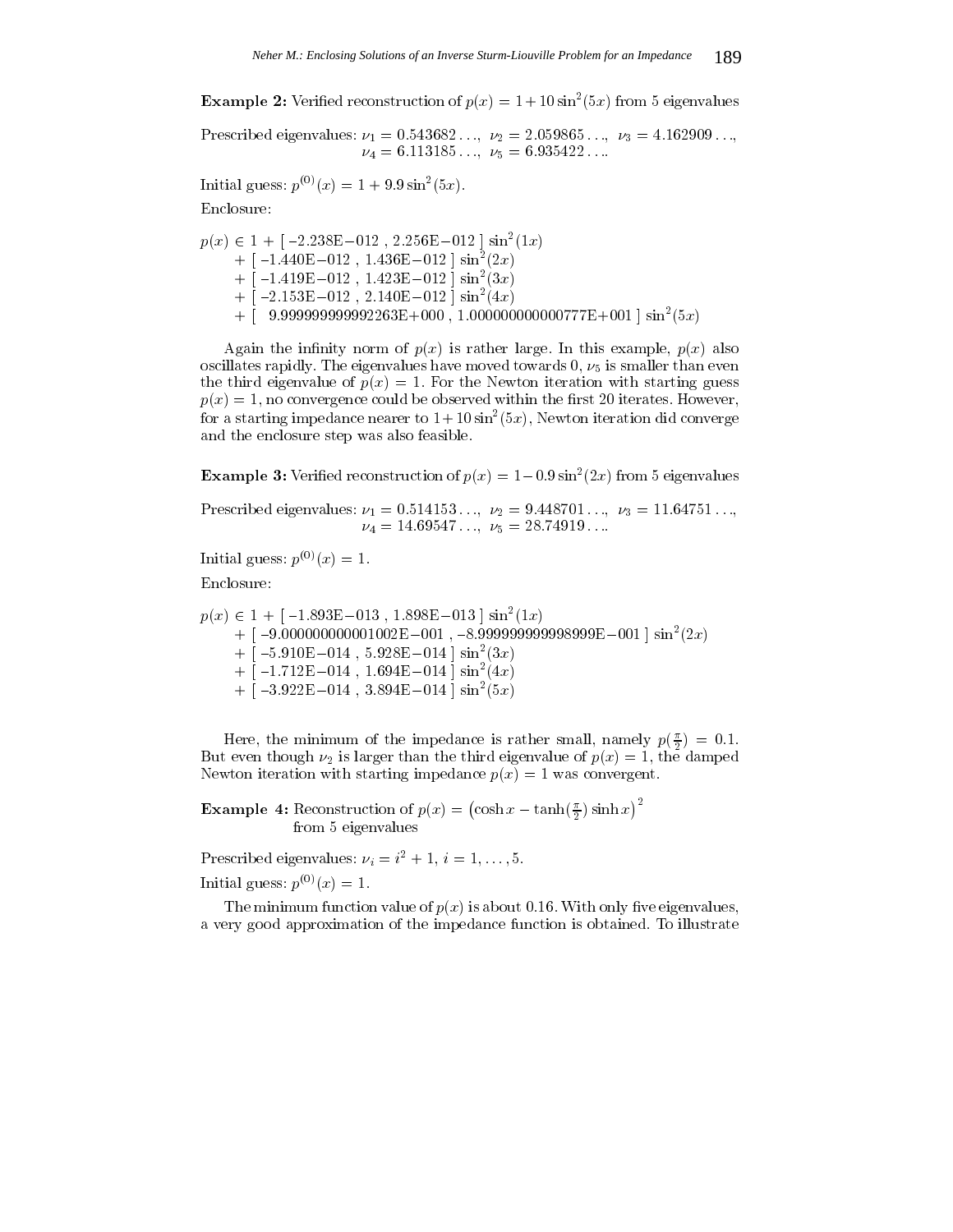

**Figure 1:** Reconstruction of  $p(x) = (\cosh x - \tanh(\frac{\pi}{2})\sinh x)^2$ 

the close resemblance of  $p(x)$  and the reconstructed trigonometric approximation, in Figure 1 the latter is plotted against the function 1:13  $\boldsymbol{r}$  (x), which has  $\boldsymbol{r}$ the same eigenvalues as  $p(x)$ .

The solution of the inverse impedance problem is not unique, when only nitely many eigenvalues are given. In this example, the enclosure step was feasible and yielded an interval function  $[p](x) = [p(x), \overline{p}(x)]$  that contains a  $p(x) = (\cosh x - \tanh(\frac{\pi}{2})\sinh x)^2$ . The bounds are again very tight, with a maximal value of p(x) of about 1.6E-14.6E-14.6E-14.6E-14.6E-14.6E-14.6E-14.6E-14.6E-14.6E-14.6E-14.6E-14.6E-14.6E-



Figure 2: Reconstruction of  $p(x) = (\cosh(2x) - \tanh(\pi) \sinh(2x))^2$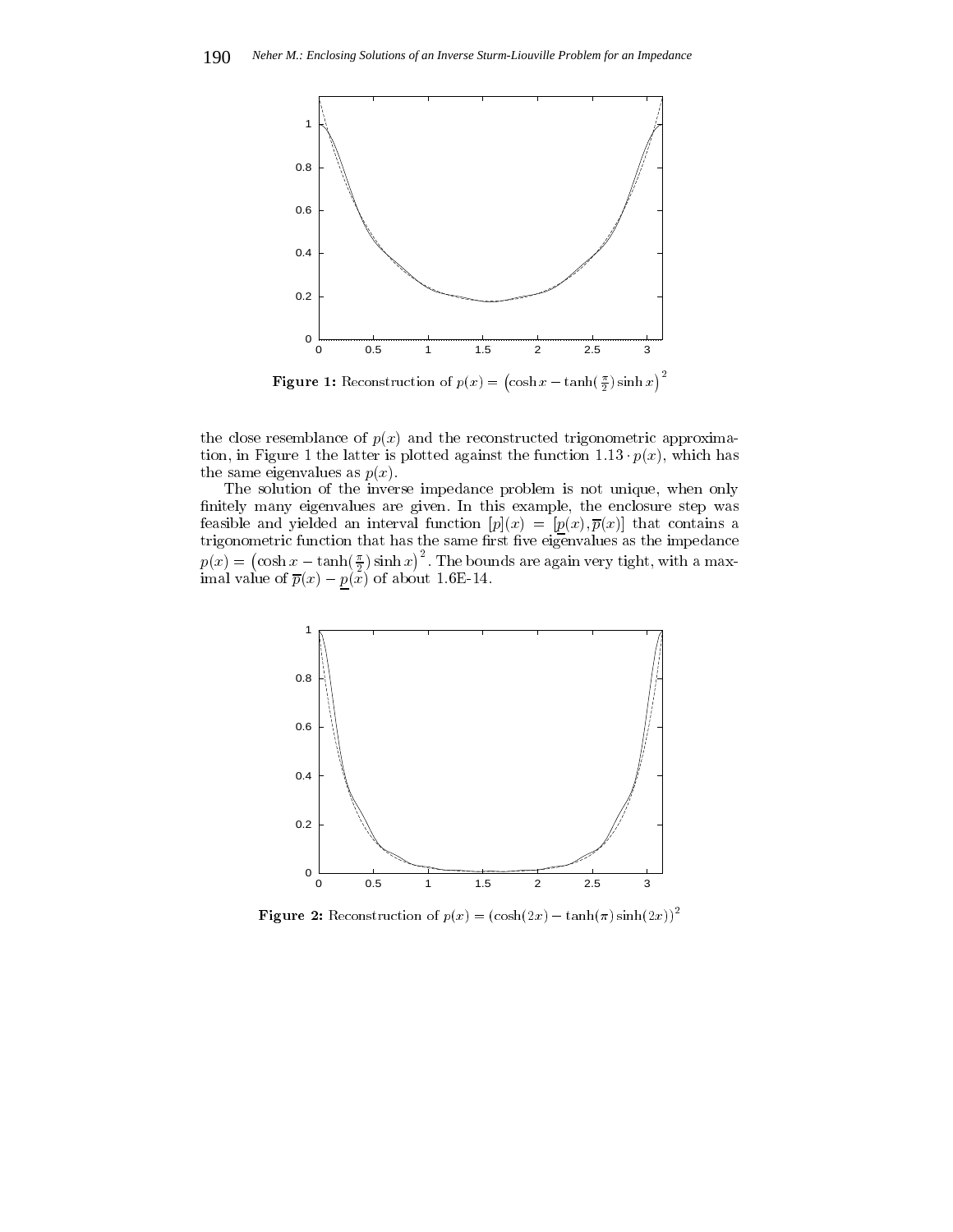**Example 5:** Reconstruction of  $p(x) = (\cosh(2x) - \tanh(\pi) \sinh(2x))$ from 10 eigenvalues

Prescribed eigenvalues:  $\nu_i = i^2 + 4, i = 1, \ldots, 5$ . Initial guess:  $p^{(0)}(x) = 1$ .

The minimum function value of  $p(x)$  is only about 0.0074. But even in this example, an approximation of the impedance was obtained after eight steps of damped Newton iteration. However, the enclosure step was not feasible. With single precision on the computer, the enclosure of the Jacobian was too ill conditioned.

# 8Conclusion

We have presented an enclosure method for the solution of the inverse Sturm Liouville problem in the impedance case, when finitely many eigenvalues are given for Dirichlet boundary conditions. The method consists of finding a zero of a finite dimensional nonlinear map with Newton's method. In the  $k$ -th Newton step, the eigenvalues and eigenfunctions of the iterated impedance function  $p^{(k-1)}(x)$  have to be computed.

The approximate version of the reconstruction procedure uses the standard Rayleigh–Ritz method. An approximation of the Jacobian in the Newton iteration isgained from the approximate eigenvalues and eigenfunctions of the Rayleigh-Ritz method, and the determination of the impedance is reduced to the solution of matrix eigenvalue problems.

Applying enclosure principles and interval computations, upper and lower bounds for an impedance that has the given eigenvalues are computed. It is also possible to use eigenvalue intervals instead of real numbers. Thus, distinct inverse problems can be solved simultaneously, and the sensitivity of the inverse problem can also be investigated. With a suitable machine interval arithmetic, the existence of a solution can be validated numerically on the computer.

The practical applicability of the method has been demonstrated with numerical examples. Even for the reconstruction of impedance functions with large infinity norm and rapid oscillations, our method behaves very well.

Acknowledgement: The author would like to thank the anonymous referees for their helpful comments.

# References

- 1. Alefeld, G., and Herzberger, J.: Introduction to Interval Computations. Academic Press, New York, 1983.
- 2. Alefeld, G., Gienger, A., and Potra, F.: Efficient Numerical Validation of Solutions of Nonlinear Systems. SIAM J. Numer. Anal.  $31, 252{-}260, 1994$ .
- 3. Barcilon, V.: Iterative Solution of the Inverse Sturm-Liouville Equation. J. Math. Phys. 15, 429-436, 1974.
- 4. Barnes, D. C.: The Inverse Eigenvalue Problem with Finite Data. SIAM J. Math. Anal. 22, 732-753, 1991.
- 5. Borg, G.: Eine Umkehrung der Sturm-Liouvilleschen Eigenwertaufgabe. Acta Math. 78, 1-96, 1946.
- 6. Gel'fand, I. M., and Levitan, B. M.: On the Determination of a Differential Equation from its Spectral Function. Amer. Math. Soc. Transl. Ser. 2, Vol. 1, 253-304, 1951.